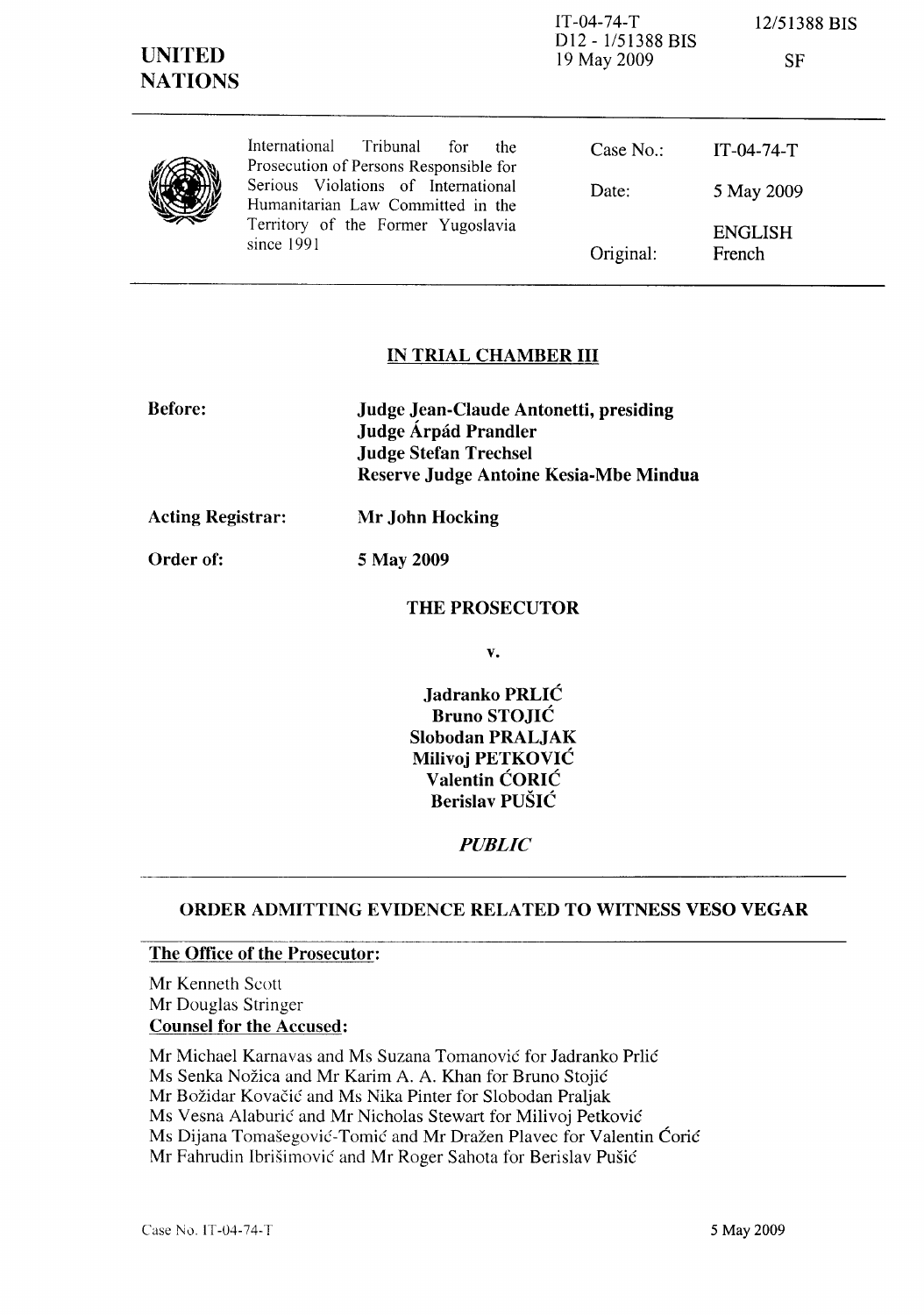**TRIAL CHAMBER III** ("Chamber") of the International Tribunal for the Prosecution of Persons Responsible for Serious Violations of International Humanitarian Law Committed in the Territory of the Former Yugoslavia since 1991 ("Tribunal");

**NOTING** the request for the admission of 49 exhibits presented by Counsel for the Accused Stojić ("Stojić Defence"), <sup>1</sup> the request for the admission of 12 exhibits presented by Counsel for the Accused Praljak ("Praljak Defence"), $2$  the request for the admission of four exhibits presented by Counsel for the Accused Petković ("Petković Defence"), $3$  and the request for the admission of 14 exhibits presented by the Office of the Prosecutor ("Prosecution"), $4$  all related to the testimony of Witness Veso Vegar ("Proposed Exhibits");

**NOTING** "Slobodan Praljak's Motion for the Admission of Exhibit 3D 00785" filed by the Praljak Defence on 23 February 2009, with an attached Annex ("Praljak Supplement"), in which it supplements its request for admission in support of its IC 0927 list and seeks, principally, the admission of Exhibit 3D 00785 in its entirety and, in the alternative, the admission of the pages mentioned in the Annex attached to the Praljak Supplement and, at the very least, those listed in its IC list;

**NOTING** the objections raised by the Prosecution to the admission of some of the Proposed Exhibits from the Stojić Defence and the Praljak Defence<sup>5</sup> and the responses of the Stojić Defence<sup>6</sup> and the Praljak Defence<sup>7</sup> to these objections;

**CONSIDERING** that, at the hearing of 16 February 2009, the Chamber recalled the Order of 27 September 2006<sup>8</sup> and rendered an oral decision, also on 16 February 2009 ("Oral Decision of 16 February 2009") during the examination of Veso Vegar, who

 $\pm$ IC 00926.

 $^{2}$  IC 00927.

 $\mathrm{IC}$  00928.

 $4^4$  IC 00929.

<sup>&</sup>lt;sup>5</sup> "Prosecution Response to the Bruno Stojić Request for Admission of Exhibit Tendered through Witness Veso Vegar", 25 February 2009; "Prosecution Response to the Slobodan Praljak Request for Admission of Exhibit Tendered through Witness Veso Vegar", 25 February 2009.

<sup>&</sup>lt;sup>o</sup> "Bruno Stojić Response to Prosecution Response to Bruno Stojić's Request for Admission of Exhibits Tendered through Witness Veso Vegar", 2 March 2009.

<sup>7</sup>"Slobodan Praljak's Rcply to the 'Prosecution Response to the Slobodan Praljak Request for Admission of Exhibit Tendered through Witness Veso Vegar' Requesting Admission of Exhibits 3D 00785 and 3D 01026", 2 March 2009 ("Reply of the Praljak Defence").

 $8$  Transcript of French ("T(F)"), pp. 36869 and 36878 citing "Order to Admit Evidence Relative to Witness Christopher Beese", 27 September 2006, p. 3.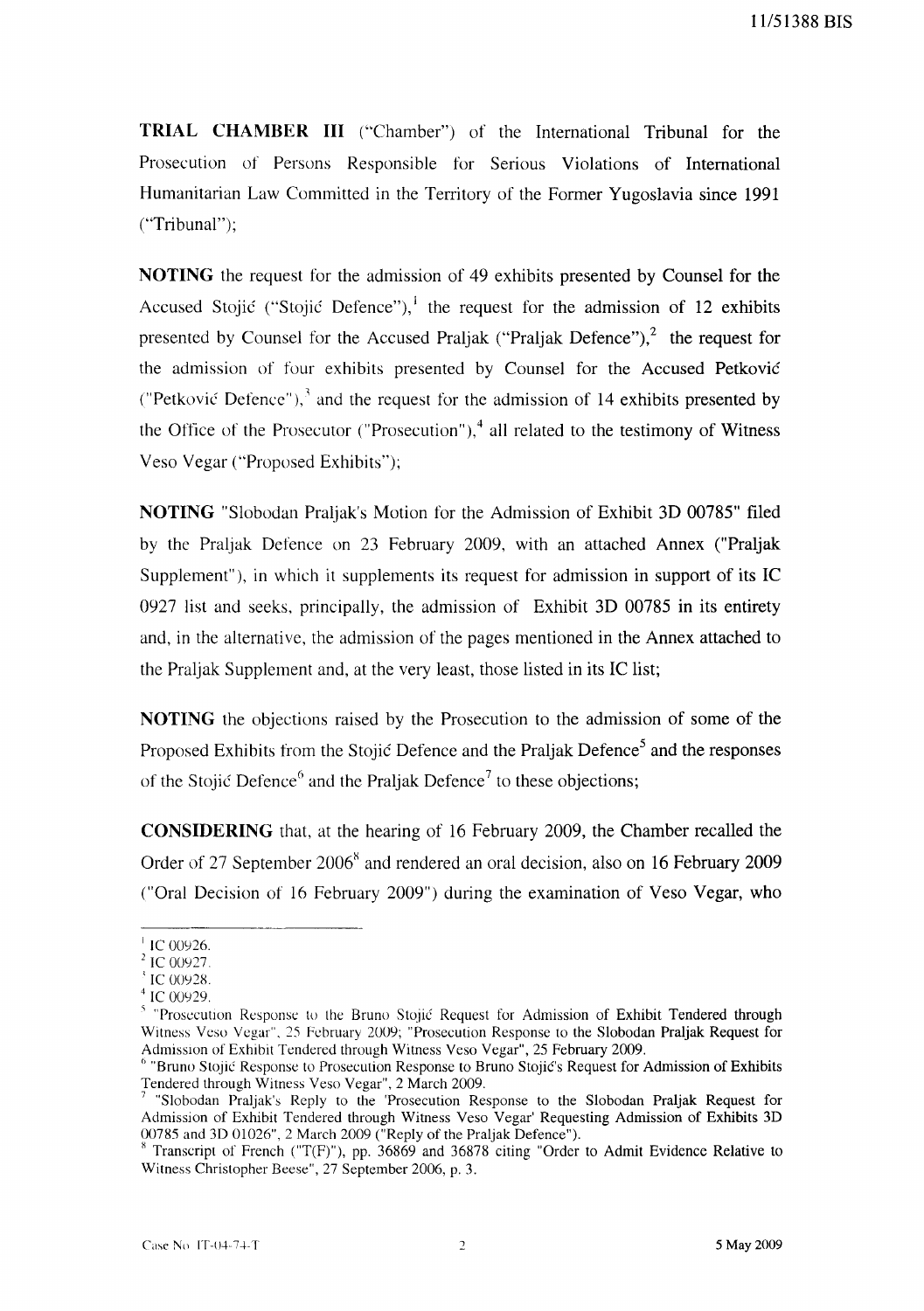appeared from 16 to 19 February 2009, in which the Chamber recalled that the *tu quoque* principle was not a ground of defence for limiting the criminal responsibility of the Accused; that the evidence related to atrocities committed against the Croats of Bosnia would only be admitted if they tended to disprove any of the allegations in the Indictment amended on II June 2009 ("Indictment") and authorised the parties to present such evidence to a witness in court only when proves to be strictly necessary for their case: $9$ 

**CONSIDERING** that, in limine, in this case the Chamber finds that the parties had also filed requests and responses in writing regarding the motions for the admission of Proposed Exhibits in addition to the IC lists;

**CONSIDERING** that, in this respect, the Chamber wishes to recall Guideline 8 on the admission of documentary evidence according to which "a party seeking to admit into the record an exhibit that has been put to a witness in court shall do so by way of a list filed in court":  $10$ 

**CONSIDERING,** nevertheless, and while the procedure for submission through IC lists is not interchangeable with the submission of written motions,  $\frac{11}{11}$  the Chamber agrees, as an exception, to examine the entire body of submissions regarding the requests to admit Proposed Exhibits as well as the objections and responses to the objections;

**CONSIDERING** that with regard to the consideration of the merits, the Chamber finds that through the Reply of the Praljak Defence it withdrew its request for the admission of Exhibit 3D 01025 and page 3D36-1236 of Exhibit 3D 00785;<sup>12</sup>

**CONSIDERING** that the Chamber has examined each of the Proposed Exhibits on the basis of the admissibility criteria defined in the "Decision on the Admission of Evidence" rendered by the Chamber on 13 July 2006 ("Decision of 13 July 2006"), as

 $\degree$  Oral Decision of 16 February 2009, T(F) 36878.

III "Decision Adopting Guidelines for the Presentation of Defence Evidence", 24 April 2008, para. 32.

<sup>&</sup>lt;sup>11</sup> Oral Decision of 2 March 2009, T(F), pp. 37483 and 37484.

 $12$  Reply of the Praljak Defence, para. 7.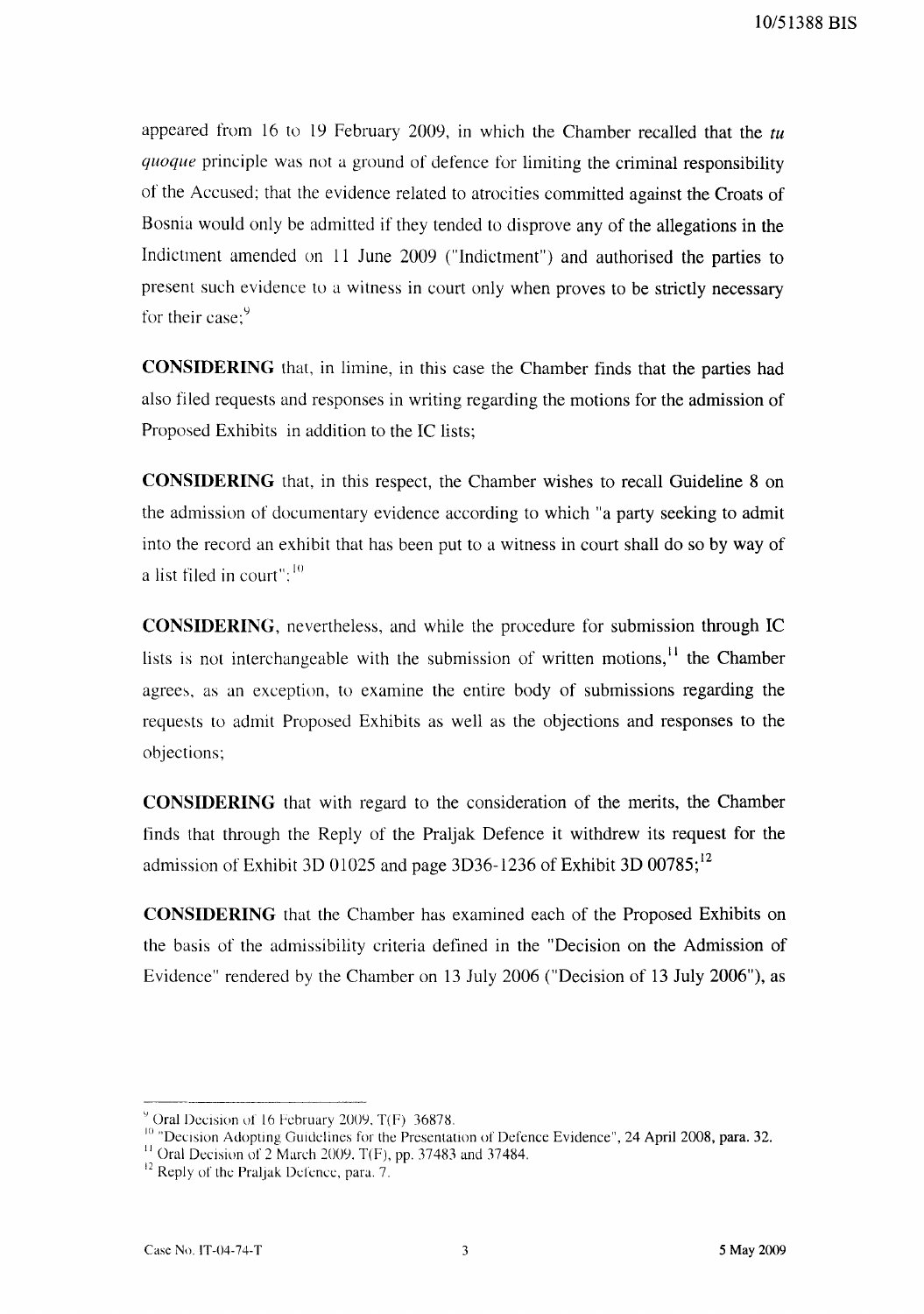well as the "Decision Adopting Guidelines for the Presentation of Defence Evidence" rendered by the Chamber on 24 April 2008 ("Decision of 24 April 2008");  $^{13}$ 

**CONSIDERING** that the Chamber decides to admit into evidence the Proposed Exhibits marked "admitted" in the Annex attached to this Order, since they were put to the witness in court and present sufficient indicia of relevance, reliability and probative value;

**CONSIDERING** that the Chamber decides not to admit into evidence the Proposed Exhibits marked "not admitted" in the Annex attached to this Order, since they do not conform to the provisions laid down in the Decisions of 13 July 2006 and 24 April 2008, for the reasons set out in the Annex attached to this Order;

**CONSIDERING,** specifically, that in the opinion of the Chamber, the Stojić Defence has not shown through Witness Veso Vegar in court, in accordance with the Oral Decision of 16 February 2009, how Proposed Exhibits 2D 00157, 2D 00668 and 2D 00815 on the crimes committed against Croats are linked to the crimes as alleged in the Indictment or even contradict the existence of a joint criminal enterprise as alleged in the Indictment;

**CONSIDERING** that the Chamber accordingly decides not to admit into evidence Proposed Exhibits 2D 00157, 2D 00668 and 2D 00815 because of their lack of relevance, as mentioned above and in the Annex attached to this Order;

**CONSIDERING,** moreover, that with regard to Proposed Exhibits 2D 00818, 2D 00821. 2D 00824, 2D 00826, 2D 00827, 2D 00828, 2D 00829, 2D 00830 and P 05984, the Chamber agrees with the Prosecution<sup> $14$ </sup> that the fact that the father-in-law of Witness Veso Vegar received a pension and had basic knowledge of the existence of lists of pensioners drawn up by the  $HVO<sup>15</sup>$  does not give Witness Veso Vegar sufficient knowledge in this area, allowing him to comment on a series of documents related thereto that were put to him in Court; that as a result the Chamber considers that the witness could not comment on the reliability, relevance and probative value of these documents;

 $<sup>13</sup>$  Guideline 8 on the admission of documentary evidence through a witness.</sup>

<sup>&</sup>lt;sup>14</sup> T(F) of 17 February 2009; "Prosecution Response to the Bruno Stojić Request for Admission of Exhibit Tendered through Witness Veso Vegar", 25 February 2009, para. 9.

 $\frac{15}{12}$  P. 36999, line 18, T(F) of 17 February 2009.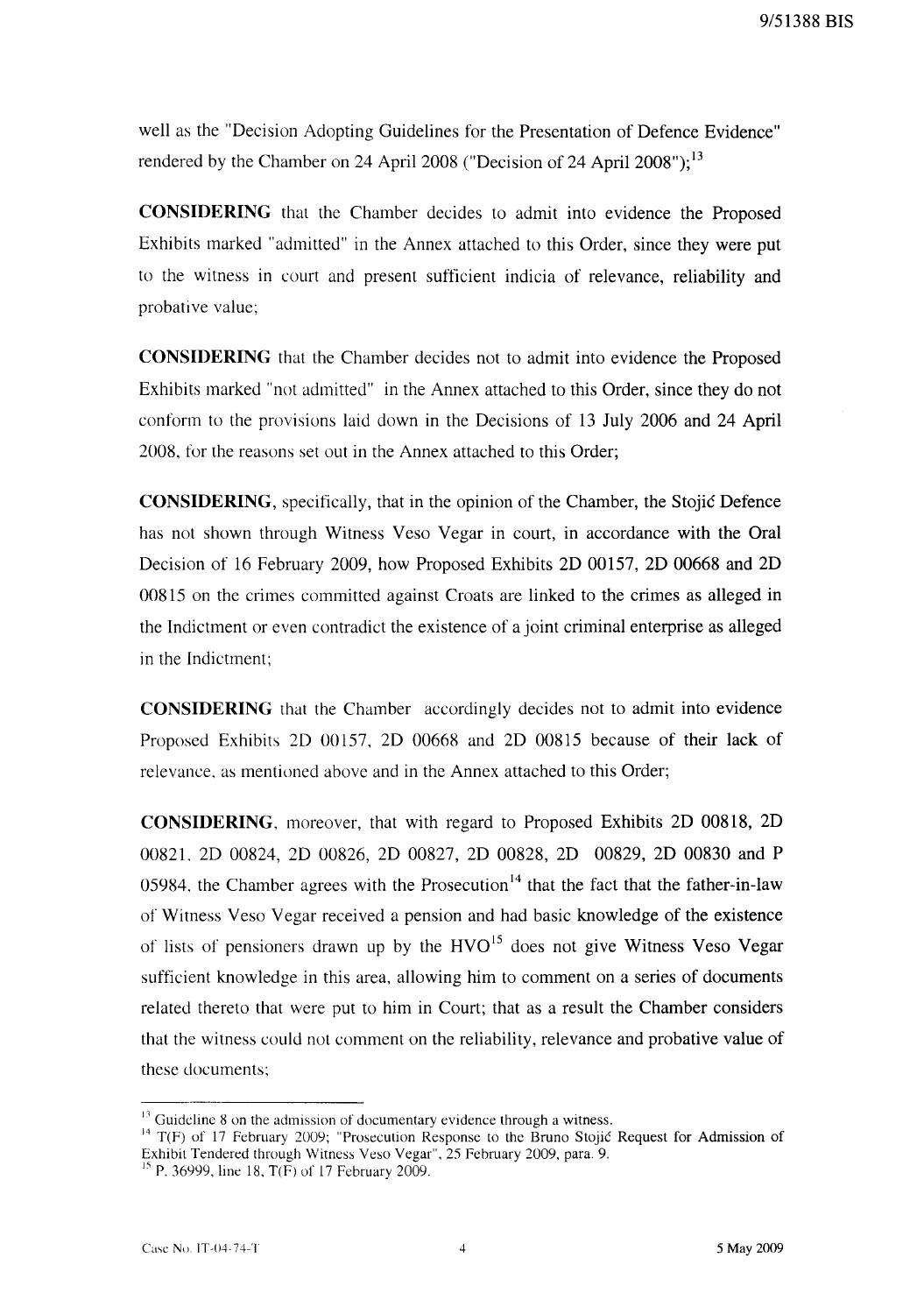**CONSIDERING**, therefore, that the Chamber decides not to admit into evidence Proposed Exhibits 20 00818,2000821,2000824, 2D 00826, 2D 00827, 2D 00828, 2D 00829, 2D 00830 and P 05984 for the reasons set out above and in the Annex attached to this Order;

**CONSIDERING,** moreover, that the Chamber notes that Exhibit 3D 00785, for which in the Praljak Supplement the Praljak Defence requests, principally, admission in its entirety, apart from page  $3D36-1236$ ,  $^{16}$  is 259 pages long; that this request does not conform to the "Decision Adopting Guidelines for the Presentation of Defence Evidence" of 24 April 2008,<sup>17</sup> since only the pages put to Witness Veso Vegar in court and listed in the IC 00927 list and in the Annex to the Supplement are admissible; $^{18}$ 

**CONSIDERING,** consequently, that the Chamber decides to reject the alternative request of the Praljak Defence as it requests the admission of pages mentioned in the Annex to the Supplement that were not put to Witness Veso Vegar during his testimony;

**CONSIDERING,** moreover, that the Chamber reminds the Praljak Defence once more that, in its requests for admission, E-court pages rather than ERN pages of exhibits for which it seeks admission must be mentioned, in future, without fail in the IC lists, failing which they will be rejected;

### **FOR THE FOREGOING REASONS,**

**PURSUANT TO** Rules 54 and 89 of the Rules of Procedure and Evidence,

**DECLARES MOOT** the request of the Stojić Defence with regard to Proposed Exhibits 20 00567, 2000927, 2D 01353, 2001370, 2D 01446, 2D 01450, P 02945 and P 07419: as well as the request of the Petković Defence with regard to Proposed Exhibit 4D 01284, for the reasons set out in the Annex attached to this decision;

<sup>&</sup>lt;sup>16</sup> Reply of the Praljak Defence.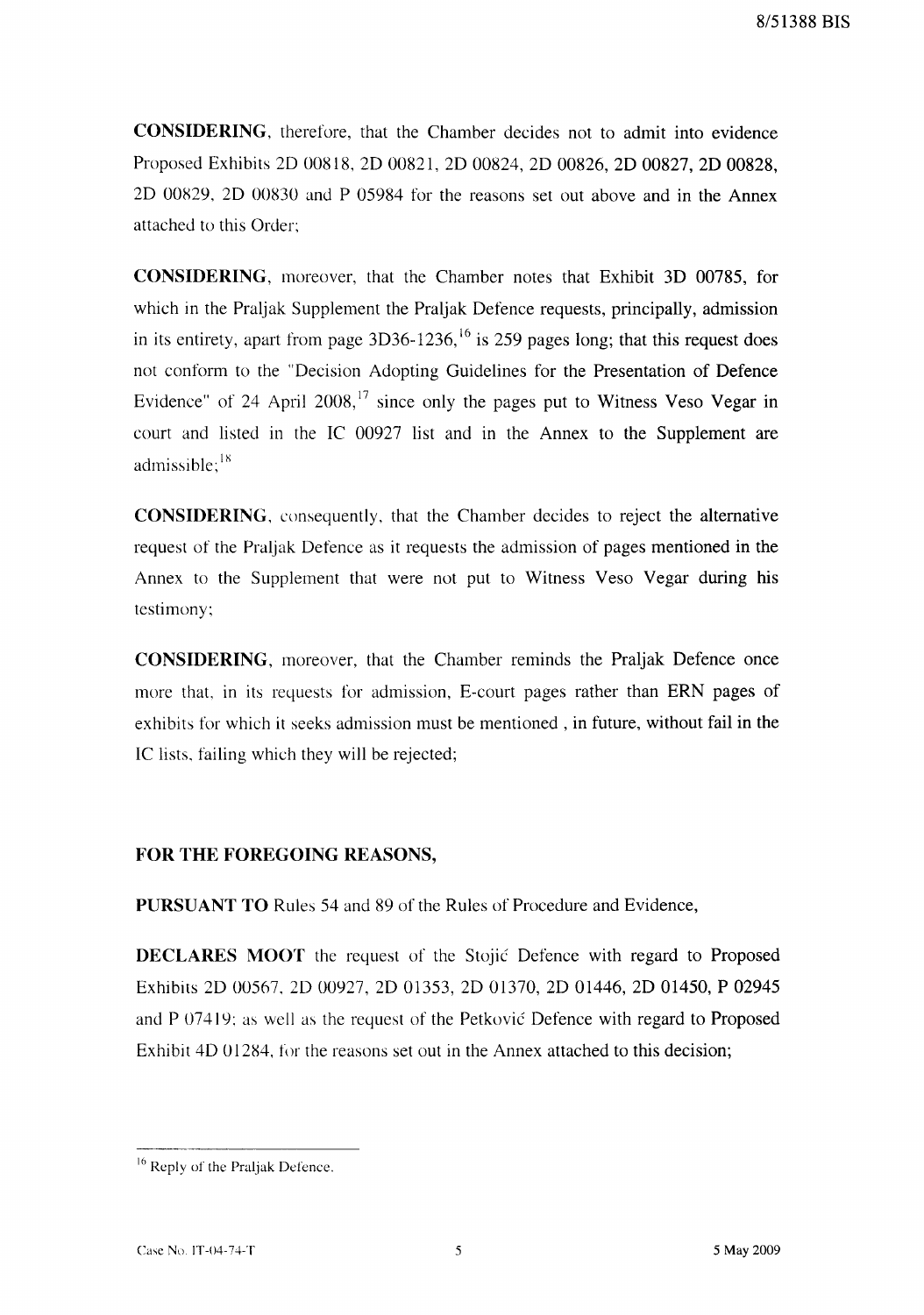7/51388 **BIS** 

**PARTIALLY GRANTS,** the requests for admission of the Prosecution, the Stojić Defence, the Praljak Defence and the Petković Defence;

**ADMITS** into evidence the Proposed Exhibits marked "admitted" in the Annex attached to this decision;

**DENIES,** in all other respects, the requests for admission of the Stojić Defence, the Praljak Defence and the Prosecution, for the reasons set out in this decision and **in** the attached Annex;

Done in English and in French, the French version being authoritative.

/signed/

Jean-Claude Antonetti

Presiding Judge

Done this fifth day of May 2009

At The Hague

The Netherlands

**[Seal of the Tribunal]** 

<sup>17</sup> "Decision Adopting Guidelines for the Presentation of Defence Evidence", 24 April 2008, para. 30.

 $18$  IC 00927.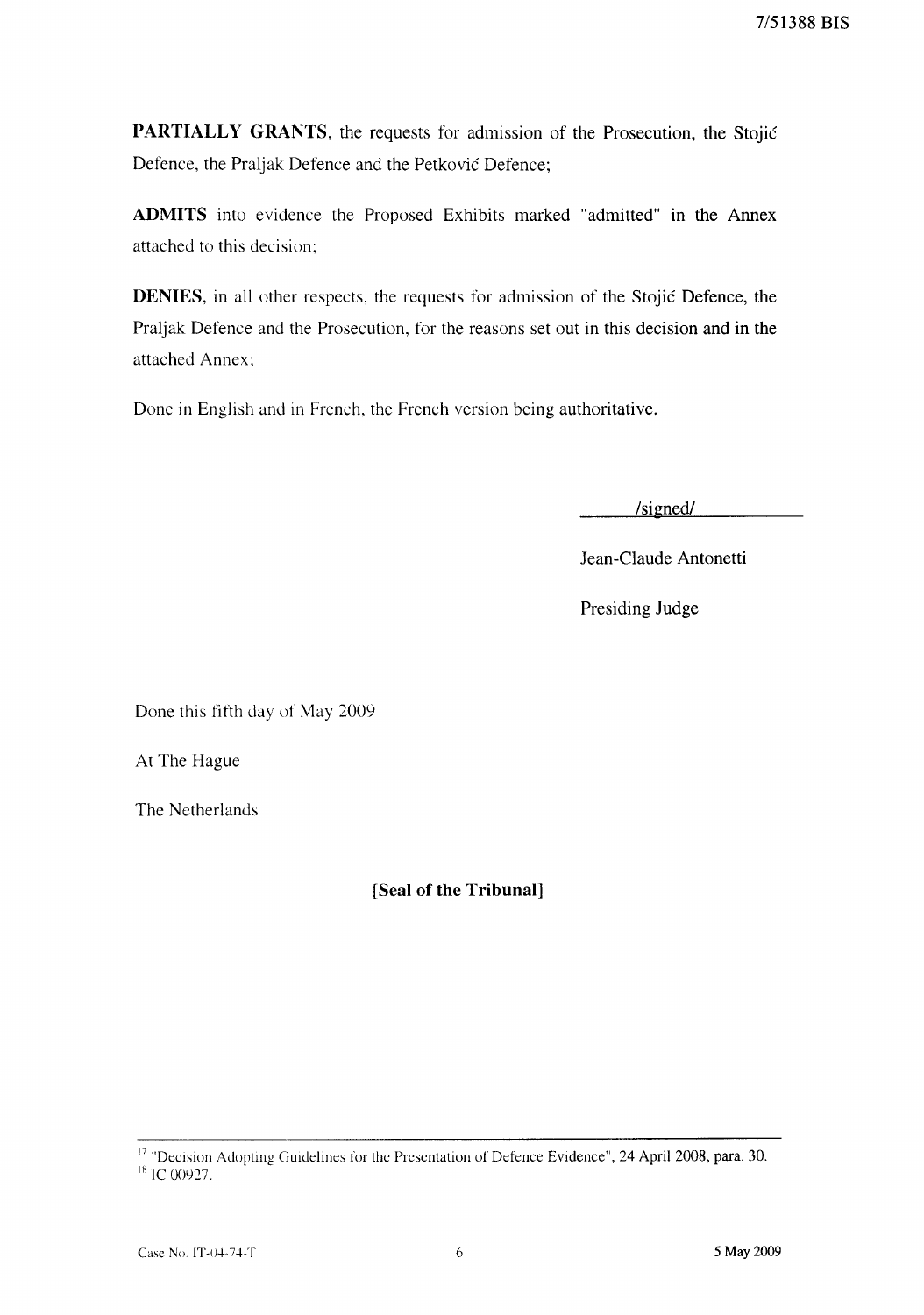# **Annex**

| <b>Exhibit Number</b> | <b>Party Proposing</b><br><b>Admission of Exhibits</b> | <b>Admitted/Not</b><br><b>Admitted/Marked for</b><br><b>Identification (MFI)</b>                                                                                        |
|-----------------------|--------------------------------------------------------|-------------------------------------------------------------------------------------------------------------------------------------------------------------------------|
| 1D 02423              | Stojić Defence                                         | Not<br>admitted (Reason:<br>the<br>document is not mentioned in<br>65 ter list of the Stojić<br>the<br>Defence)                                                         |
| 2D 00157              | Stojić Defence                                         | Not<br>admitted<br>(Reason:<br>document not relevant in this<br>case)                                                                                                   |
| 2D 00338              | Stojić Defence                                         | admitted (Reason:<br><b>Not</b><br>the<br>witness<br>able<br>not<br>was<br>to<br>the reliability,<br>on<br>comment<br>relevance and probative value<br>of this exhibit) |
| 2D 00418              | Stojić Defence                                         | Admitted                                                                                                                                                                |
| 2D 00448              | Stojić<br>Defence,<br>Petković Defence                 | Admitted                                                                                                                                                                |
| 2D 00567              | Stojić<br>Defence,<br>Petković Defence                 | Moot (Reason: exhibit already<br>admitted by the Order of 6<br>March 2009 (Witness Slobodan<br>Bozić)                                                                   |
| 2D 00635              | Stojić Defence                                         | Admitted                                                                                                                                                                |
| 2D 00637              | Stojić Defence                                         | Admitted                                                                                                                                                                |
| 2D 00643              | Stojić Defence                                         | Admitted                                                                                                                                                                |
| 2D 00651*             | Stojić Defence                                         | Admitted                                                                                                                                                                |
| 2D 00655              | Stojić Defence                                         | Admitted                                                                                                                                                                |
| 2D 00656              | Stojić Defence                                         | Admitted                                                                                                                                                                |
| 2D 00668              | Stojić Defence                                         | admitted<br>Not<br>(Reason:<br>not<br>relevant in this case)                                                                                                            |
| 2D 00675              | Stojić Defence                                         | Admitted                                                                                                                                                                |
| 2D 00676              | Stojić Defence                                         | Admitted                                                                                                                                                                |
| 2D 00677              | Stojić Defence                                         | Admitted                                                                                                                                                                |
| 2D 00682              | Stojić Defence                                         | Admitted                                                                                                                                                                |
| 2D 00685              | Stojić Defence                                         | Admitted                                                                                                                                                                |
| 2D 00687              | Stojić Defence                                         | Admitted                                                                                                                                                                |
| 2D 00689              | Stojić Defence                                         | Admitted                                                                                                                                                                |
| 2D 00815              | Stojić Defence                                         | <b>Not</b><br>admitted<br>(Reason:<br>not<br>relevant in this case)                                                                                                     |
| 2D 00818              | Stojić Defence                                         | admitted<br>the<br>Not.<br>(Reason:<br>witness is not competent<br>to<br>subject of<br>the<br>comment on<br>pensions and could therefore                                |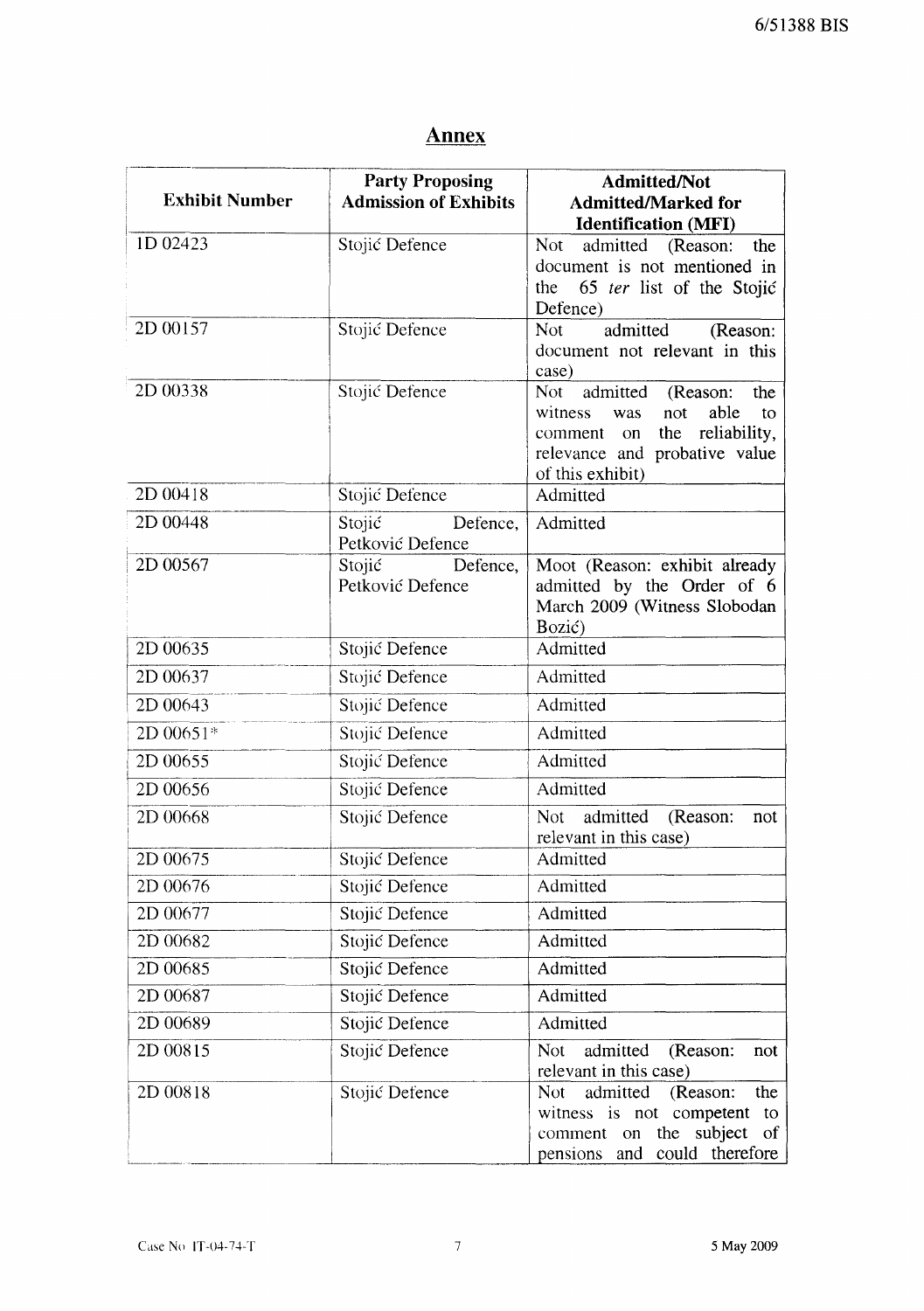$\bar{\mathcal{A}}$ 

|          |                | not comment on the reliability,<br>relevance and probative value                                                                                                                                                                                                                                                                                                                                                                |
|----------|----------------|---------------------------------------------------------------------------------------------------------------------------------------------------------------------------------------------------------------------------------------------------------------------------------------------------------------------------------------------------------------------------------------------------------------------------------|
|          |                | of this exhibit)                                                                                                                                                                                                                                                                                                                                                                                                                |
| 2D 00821 | Stojić Defence | admitted (Reason:<br>Not<br>the<br>witness is not competent to<br>comment on the subject of<br>pensions and could therefore<br>not comment on the reliability,<br>relevance and probative value<br>of this exhibit)                                                                                                                                                                                                             |
| 2D 00824 | Stojić Defence | admitted<br>the<br>Not<br>(Reason:<br>witness is not competent to<br>comment on the subject of<br>pensions and could therefore<br>not comment on the reliability,<br>relevance and probative value<br>of this exhibit; in addition the<br>Stojić Defence did not specify<br>the page numbers of a 79-page<br>document for which it seeks<br>admission as is required under<br>Paragraph 30 of the Decision of<br>24 April 2008) |
| 2D 00826 | Stojić Defence | admitted<br>Not<br>(Reason:<br>the<br>witness is not competent<br>to<br>comment on the subject<br>- of<br>pensions and could therefore<br>not comment on the reliability,<br>relevance and probative value<br>of this exhibit)                                                                                                                                                                                                  |
| 2D 00827 | Stojić Defence | admitted<br>the<br>Not<br>(Reason:<br>witness is not competent<br>to<br>comment on the subject of<br>pensions and could therefore<br>not comment on the reliability,<br>relevance and probative value<br>of this exhibit)                                                                                                                                                                                                       |
| 2D 00828 | Stojić Defence | Not admitted<br>(Reason:<br>the<br>witness is not competent<br>to<br>comment on the subject of<br>pensions and could therefore<br>not comment on the reliability,<br>relevance and probative value<br>of this exhibit)                                                                                                                                                                                                          |
| 2D 00829 | Stojić Defence | admitted<br>(Reason:<br>Not<br>the<br>witness is not competent<br>to<br>comment on the subject<br><sub>of</sub><br>pensions and could therefore<br>not comment on the reliability,<br>relevance and probative value                                                                                                                                                                                                             |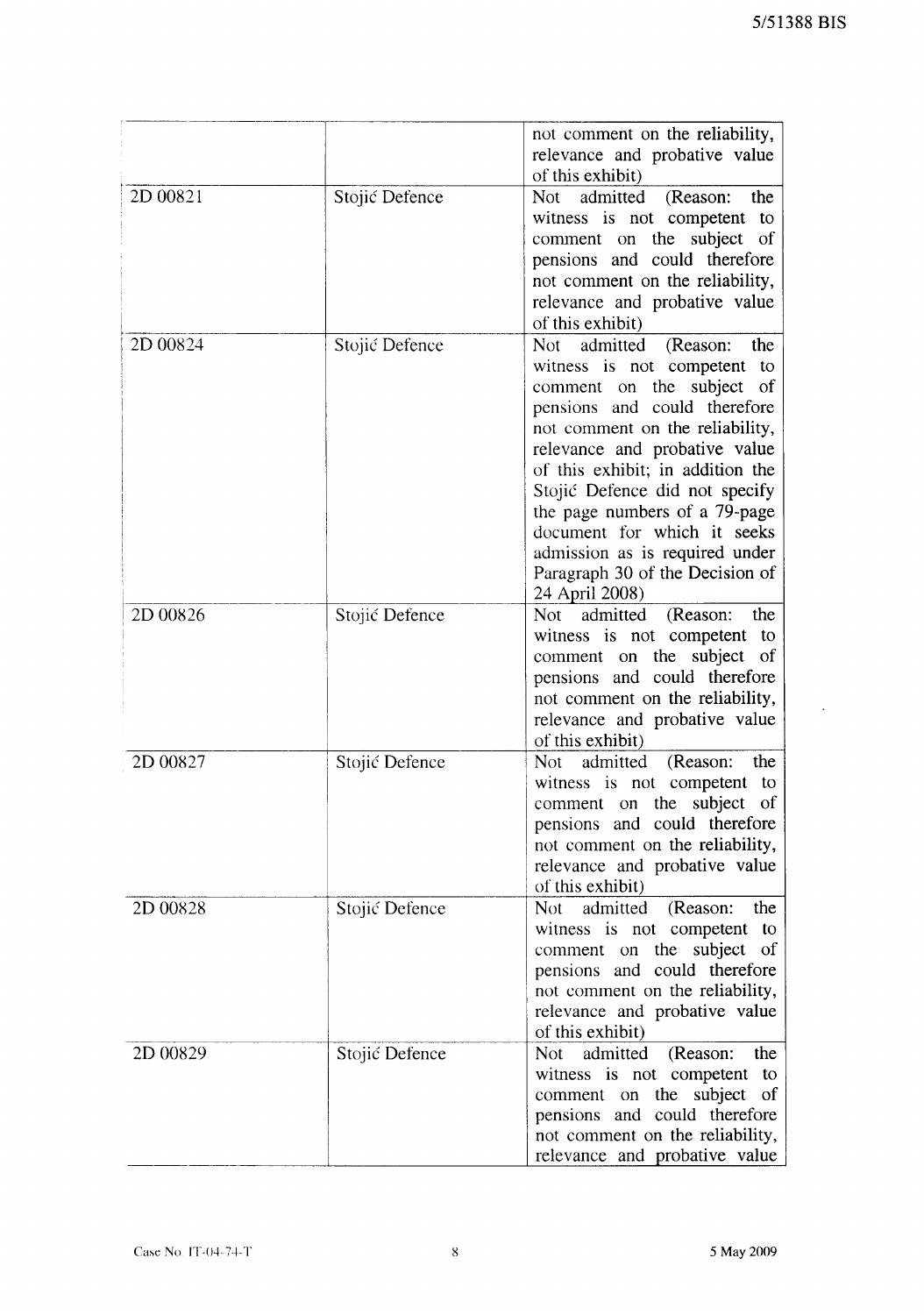|          |                | of this exhibit; in addition the<br>Stojić Defence did not specify<br>the page numbers<br><sub>of</sub><br>the<br>document for which it seeks<br>admission as is required under<br>Paragraph 30 of the Decision of<br>24 April 2008)                                                                                                                                                                                                |
|----------|----------------|-------------------------------------------------------------------------------------------------------------------------------------------------------------------------------------------------------------------------------------------------------------------------------------------------------------------------------------------------------------------------------------------------------------------------------------|
| 2D 00830 | Stojić Defence | Not<br>admitted<br>(Reason:<br>the<br>witness was not competent to<br>comment on the subject of<br>pensions and could therefore<br>not comment on the reliability,<br>relevance and probative value<br>of this exhibit; in addition the<br>Stojić Defence did not specify<br>the page<br>numbers<br>of<br>the<br>document for which it seeks<br>admission as is required under<br>Paragraph 30 of the Decision of<br>24 April 2008) |
| 2D 00927 | Stojić Defence | Moot (Already admitted by the<br>Order of 10 March<br>2009<br>(Witness Bruno Pinjuh)                                                                                                                                                                                                                                                                                                                                                |
| 2D 01309 | Stojić Defence | Admitted                                                                                                                                                                                                                                                                                                                                                                                                                            |
| 2D 01317 | Stojić Defence | admitted<br>(Reason:<br>Not –<br>the<br>witness<br>able<br>not<br>was<br>to<br>the reliability,<br>comment<br>on<br>relevance and probative value<br>of this exhibit)                                                                                                                                                                                                                                                               |
| 2D 01353 | Stojić Defence | Moot (Already admitted by the<br>Order of 25 February 2009<br>(Witness Davor Marijan)                                                                                                                                                                                                                                                                                                                                               |
| 2D 01370 | Stojić Defence | Moot (Already admitted by the<br>Order of 25 February 2009<br>(Witness Davor Marijan)                                                                                                                                                                                                                                                                                                                                               |
| 2D 01446 | Stojić Defence | Moot (Already admitted by the<br>Order of 25 February 2009<br>(Witness Davor Marijan)                                                                                                                                                                                                                                                                                                                                               |
| 2D 01450 | Stojić Defence | Moot (Already admitted by the<br>Order of 25 February<br>2009<br>(Witness Davor Marijan)                                                                                                                                                                                                                                                                                                                                            |
| 2D 01488 | Stojić Defence | Not admitted (Reason:<br>the<br>exhibit was not put to<br>the<br>witness in court)                                                                                                                                                                                                                                                                                                                                                  |
| 2D 02012 | Stojić Defence | admitted (Reason:<br>Not<br>the<br>document does not appear on<br>the 65 ter list of the Stojić<br>Defence)                                                                                                                                                                                                                                                                                                                         |
| 2D 02050 | Stojić Defence | Not admitted<br>(Reason:<br>the<br>document does not appear on                                                                                                                                                                                                                                                                                                                                                                      |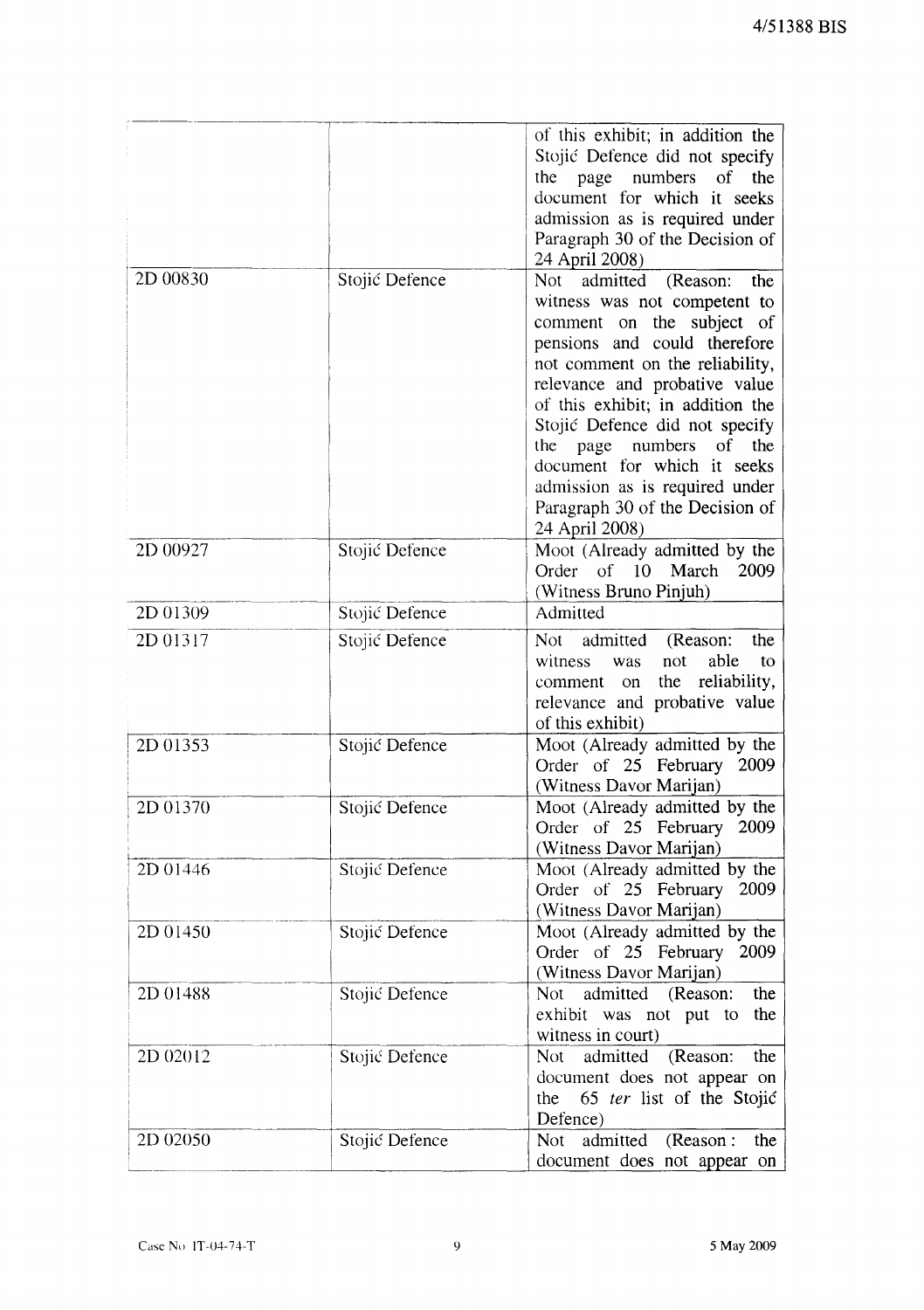| the 65 ter list of the Stojić   |  |
|---------------------------------|--|
| Defence and there is no English |  |
| translation of the document in  |  |
| the E-court system)             |  |

| 3D 00785<br>principally:<br>the<br>document in its entirety<br>- in the alternative: the<br>pages mentioned in the<br>Annex to the Praljak<br>Supplement and the IC<br>list                                                                | Praljak Defence  | Partially admitted (only pages<br>29, 31, 32 and 33 and 92, 94,<br>96, 102, 103 and 104 were put<br>to Witness Veso Vegar in<br>court) |
|--------------------------------------------------------------------------------------------------------------------------------------------------------------------------------------------------------------------------------------------|------------------|----------------------------------------------------------------------------------------------------------------------------------------|
| 3D 01026                                                                                                                                                                                                                                   | Praljak Defence  | Not admitted<br>(Reason:<br>the<br>witness<br>able<br>not<br>was<br>to<br>comment on the reliability of<br>this exhibit)               |
| 3D 03101<br>pages 3 to 6 in E-court of<br>English translation<br>the<br>numbers<br>$3D40-$<br>under<br>3D40-0040<br>0037<br>$\mathfrak{g}_{\mathcal{O}}$<br>(corresponding to pages 6<br>and 7 in E-court of the<br>original BCS document) | Praljak Defence  | Admitted : pages 3 to 6 in E-<br>of<br>the<br>English<br>court<br>number<br>under<br>translation<br>3D40-0035                          |
| 3D 03228<br>pages 1 to 6 in E-court of<br>English translation<br>the<br>(corresponding to pages 2,<br>3, 4, 6, 7 and 8 in E-court<br>the<br>original<br><b>BCS</b><br>оf<br>document)                                                      | Praljak Defence  | Admitted : pages 1 to 6 in E-<br>English<br>of<br>the<br>court<br>translation                                                          |
| 3D 03266                                                                                                                                                                                                                                   | Praljak Defence  | Admitted                                                                                                                               |
| 3D 03267                                                                                                                                                                                                                                   | Praljak Defence  | Admitted                                                                                                                               |
| 3D 03268                                                                                                                                                                                                                                   | Praljak Defence  | Admitted                                                                                                                               |
| 3D 03269                                                                                                                                                                                                                                   | Praljak Defence  | Admitted                                                                                                                               |
| 3D 03270                                                                                                                                                                                                                                   | Praljak Defence  | Admitted                                                                                                                               |
| 3D 03271                                                                                                                                                                                                                                   | Praljak Defence  | Admitted                                                                                                                               |
| 3D 03272                                                                                                                                                                                                                                   | Praljak Defence  | Admitted                                                                                                                               |
| 4D 01284                                                                                                                                                                                                                                   | Petković Defence | Moot (Already admitted by<br>the Order of 25 February 2009<br>(Witness Davor Marijan)                                                  |
| P 00566                                                                                                                                                                                                                                    | Stojić Defence   | Not admitted (Reason:<br>the<br>Stojić Defence did not specify<br>the pages of the document for<br>which it seeks admission)           |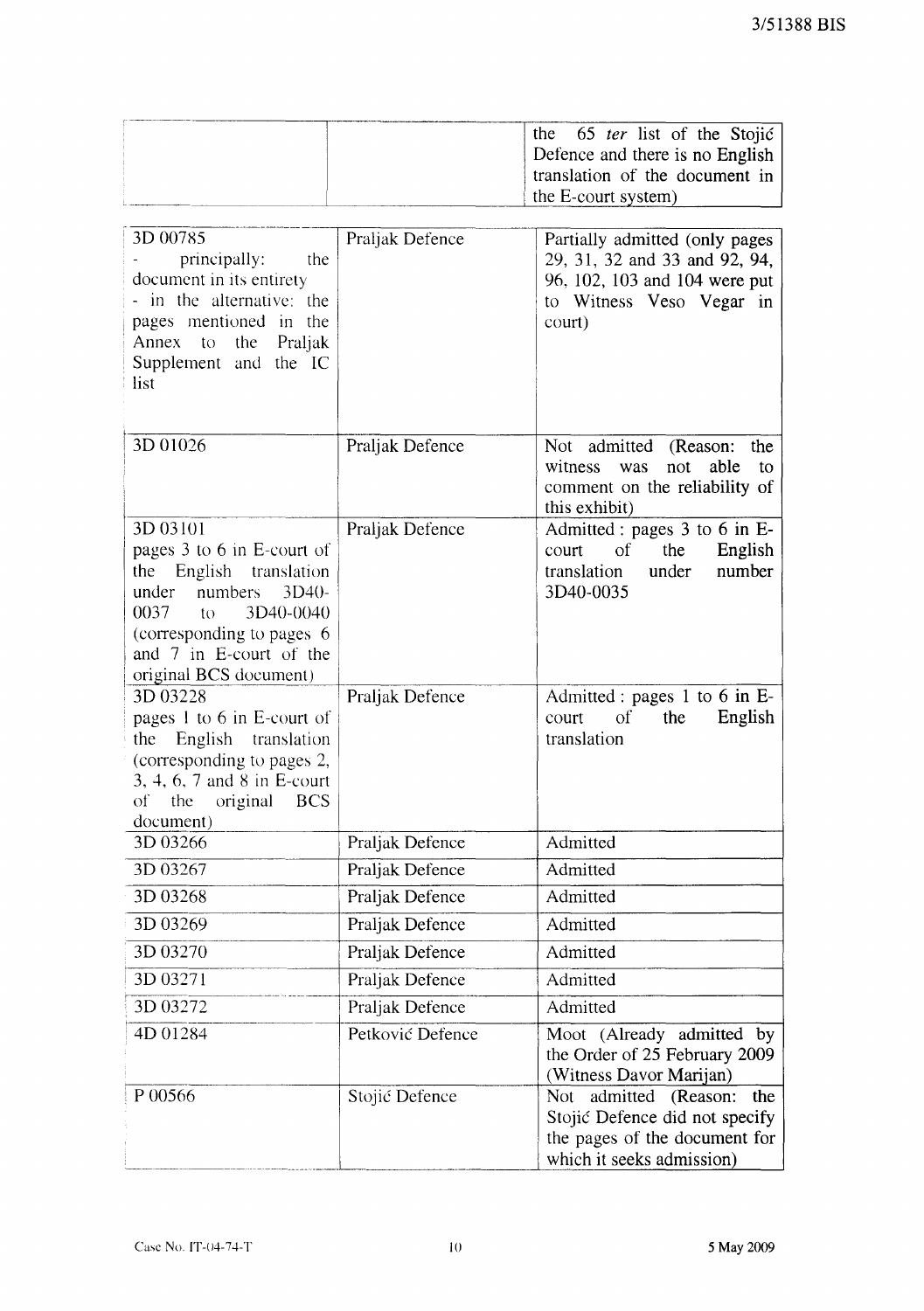| P01372                                                                    | Stojić Defence                    | Admitted                                                                                                                                                                                                                                                                                                                                  |  |  |
|---------------------------------------------------------------------------|-----------------------------------|-------------------------------------------------------------------------------------------------------------------------------------------------------------------------------------------------------------------------------------------------------------------------------------------------------------------------------------------|--|--|
| P 01374                                                                   | Stojić Defence                    | Admitted                                                                                                                                                                                                                                                                                                                                  |  |  |
| P02157                                                                    | Prosecution                       | Not admitted (Reason:<br>the<br>video lasts 1 hour and 55<br>minutes and the Prosecution<br>did not specify the excerpt for<br>which it seeks admission; in<br>addition, the video was not<br>retranscribed into English)                                                                                                                 |  |  |
| P 02538                                                                   | Stojić Defence                    | Admitted                                                                                                                                                                                                                                                                                                                                  |  |  |
| P 02945                                                                   | Stojić Defence                    | Moot. Already admitted by<br>the Order of 25 February<br>2009 (Witness Davor Marijan)                                                                                                                                                                                                                                                     |  |  |
| P 05032                                                                   | Petković Defence                  | Admitted                                                                                                                                                                                                                                                                                                                                  |  |  |
| P 05984                                                                   | Stojić Defence                    | Not admitted (Reason:<br>the<br>witness is not competent to<br>comment on the subject of<br>pensions and could therefore<br>the<br>not<br>comment<br><sub>on</sub><br>reliability,<br>relevance<br>and<br>probative value of this exhibit)                                                                                                |  |  |
| P 07419 (did not specify<br>for<br>which<br>pages<br>admission is sought) | Stojić Defence                    | Moot for pages 1 to 7 in E-<br>court of the English version<br>(Reason: already admitted by<br>the "Order to Admit Evidence<br>Related to Witness Slobodan<br>Božić" of 6 March 2009)<br>Not admitted in all other<br>respects (Reason: Only pages<br>1 to 7 of the English version<br>number L002-9414<br>under<br>have been translated) |  |  |
| P 10675                                                                   | Prosecution                       | Admitted                                                                                                                                                                                                                                                                                                                                  |  |  |
| P 10816                                                                   | Prosecution                       | Admitted                                                                                                                                                                                                                                                                                                                                  |  |  |
| P 10820                                                                   | Stojić<br>Defence,<br>Prosecution | Admitted                                                                                                                                                                                                                                                                                                                                  |  |  |
| P 10826                                                                   | Prosecution                       | Admitted                                                                                                                                                                                                                                                                                                                                  |  |  |
| P 10831                                                                   | Prosecution                       | Admitted                                                                                                                                                                                                                                                                                                                                  |  |  |
| P 10832                                                                   | Prosecution                       | Admitted                                                                                                                                                                                                                                                                                                                                  |  |  |
| P 10837                                                                   | Prosecution                       | Admitted                                                                                                                                                                                                                                                                                                                                  |  |  |
| P 10838                                                                   | Stojić<br>Defence,<br>Prosecution | Admitted                                                                                                                                                                                                                                                                                                                                  |  |  |
| P 10840                                                                   | Prosecution                       | admitted<br>(Reason:<br>the<br>Not.<br>translation<br><b>BCS</b><br>into<br>is<br>missing)                                                                                                                                                                                                                                                |  |  |
| P 10845                                                                   | Prosecution                       | Not admitted<br>the<br>(Reason:<br>translation<br>into<br><b>BCS</b><br>is                                                                                                                                                                                                                                                                |  |  |